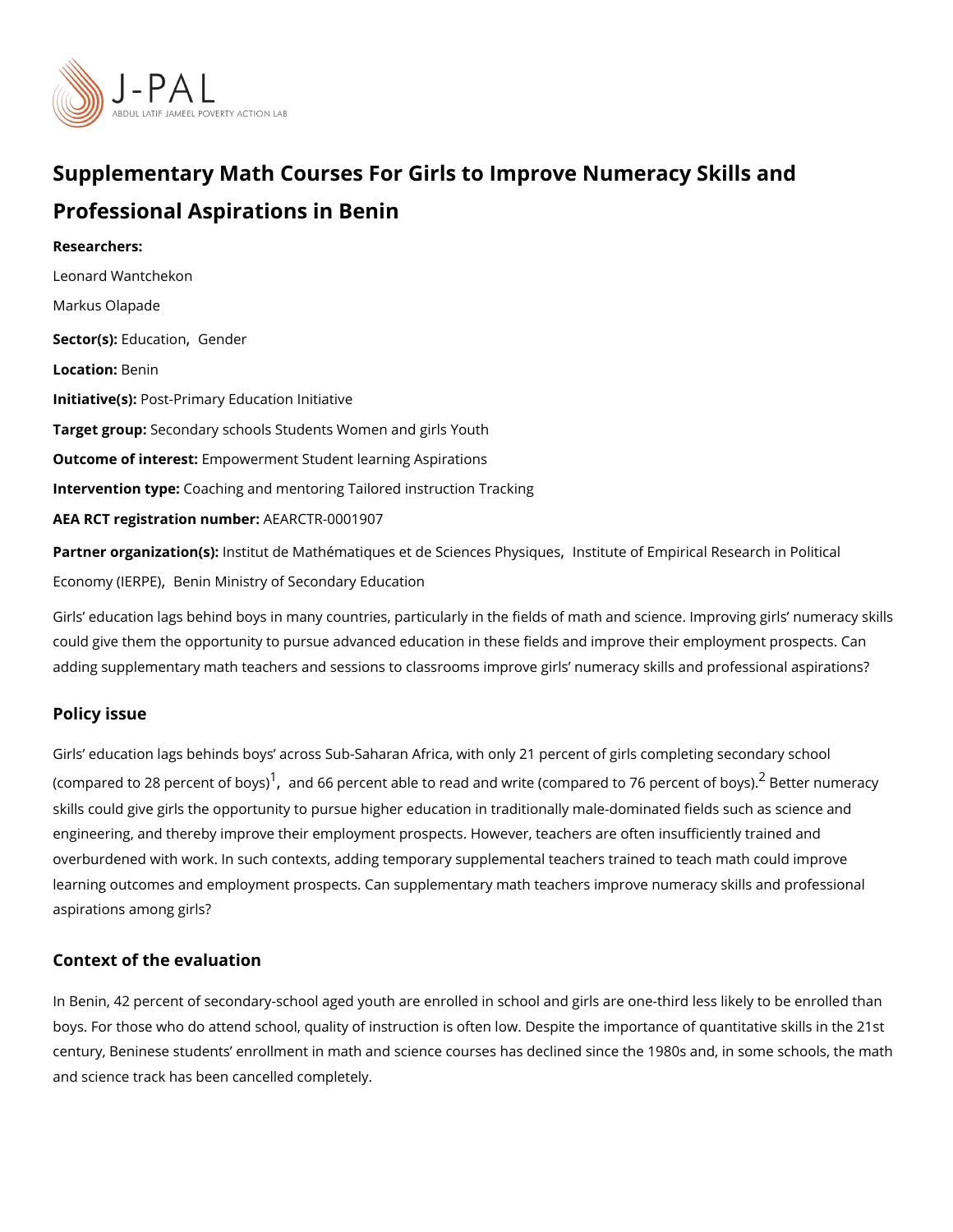

A supplementary math teacher calls on a student in Benin. Photo: Leonard Wantchekon | Princeton University

### **Details of the intervention**

In partnership with the Institute for Empirical Research in Political Economy (IERPE), the National Institute for Math and Physics (IMSP), and the Ministry of Secondary Education, researchers are evaluating the impact and cost-effectiveness of temporary supplemental math teachers on girls' numeracy skills, professional aspirations, and early career labor market outcomes. From a subset of schools that the Ministry of Secondary Education classified as having inadequate math instruction, researchers randomly selected 90 schools to compare how different variations of this intervention affected girls' math skills. Researchers assigned schools to one of two supplementary teacher program variations or to a comparison group.

- *Supplemental math teachers:* IERPE and IMSP trained older male students to serve as supplementary teachers for threemonth periods. Supplemental sessions were available to all students (both boys and girls) in an eligible class.
- *Girls-only math and life skills supplement:* IERPE and IMSP trained female supplemental teachers, but supplemental sessions were only available to girls and designed to cater to the specific needs and learning levels of female students. The female teachers in this group were also trained to give life skills training to the girls.
- *Comparison group:* No supplemental sessions were made available to students.

In 2018, researchers plan to conduct an endline survey and gather school administrative data to measure each intervention's effects on student performance and aspirations. Researchers also plan to compare the cost-effectiveness of the two approaches.